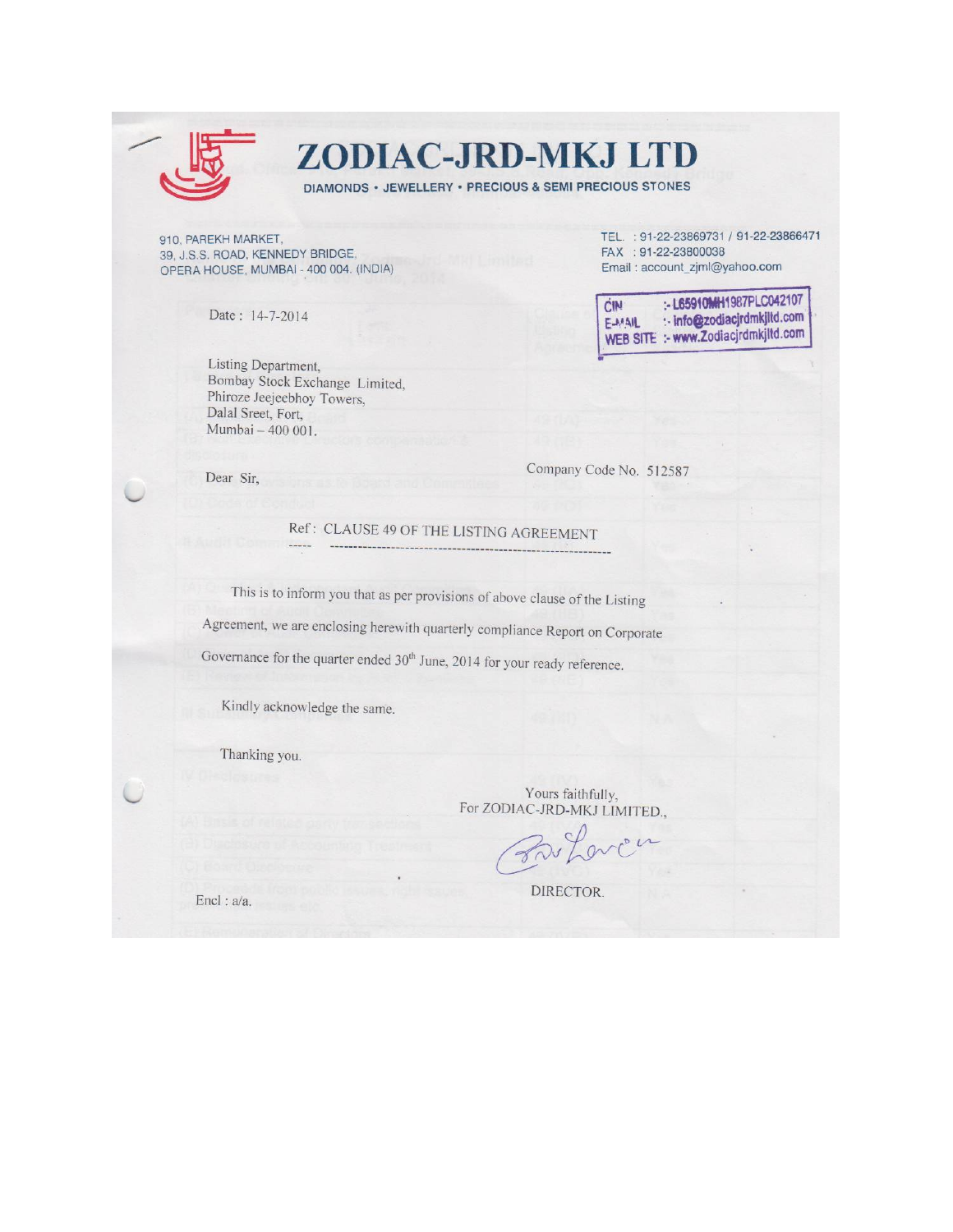#### 

## ZODIAC-JRD-MKJ LIMITED

### Regd. Office: 910, Parekh Market, 39-J.S.S.Road, Opp. Kennedy Bridge Opera House, Mumbai-400004.

#### 

# Name of the Company: Zodiac-Jrd-Mkj Limited<br>Quarter Ending on: 30<sup>th</sup> June, 2014

| Particulars                                                                | Clause of<br>Listing<br>Agreement | Compliance<br><b>Status</b><br>Yes/No | Remarks |
|----------------------------------------------------------------------------|-----------------------------------|---------------------------------------|---------|
| I Board of Directors                                                       |                                   |                                       |         |
| (A) Composition of Board                                                   | 49 (IA)                           | Yes                                   |         |
| (B) Non Executive Directors compensation &<br>disclosure                   | 49 (IB)                           | Yes                                   |         |
| (C) Other provisions as to Board and Committees                            | 49 (IC)                           | Yes                                   |         |
| (D) Code of Conduct                                                        | 49 (ID)                           | Yes                                   |         |
| Il Audit Committee                                                         | 49 (II)                           | Yes                                   |         |
| (A) Qualified & Independent Audit Committee                                | 49 (IIA)                          | Yes                                   |         |
| (B) Meeting of Audit Committee                                             | 49 (IIB)                          | Yes                                   |         |
| (C) Power of Audit Committee                                               | 49 (IIC)                          | Yes                                   |         |
| (D) Role of Audit Committee                                                | 49 (IID)                          | Yes                                   |         |
| (E) Review of Information by Audit Committee                               | 49 (IIE)                          | Yes                                   |         |
| III Subsidiary Companies                                                   | 49 (III)                          | <b>N.A</b>                            |         |
| <b>IV Disclosures</b>                                                      | 49 (IV)                           | Yes                                   |         |
| (A) Basis of related party transactions                                    | 49 (IVA)                          | Yes                                   |         |
| (B) Disclosure of Accounting Treatment                                     | 49 (IVB)                          | Yes                                   |         |
| (C) Board Disclosure                                                       | 49 (IVC)                          | Yes                                   |         |
| (D) Proceeds from public issues, right issues,<br>preferential issues etc. | 49 (IVD)                          | N.A                                   |         |
| (E) Remuneration of Directors                                              | 49 (IVE)                          | Yes                                   |         |
| (F) Management                                                             | 49 (IVF)                          | Yes                                   |         |
| (G) Shareholders                                                           | 49 (IV G)                         | Yes                                   |         |
|                                                                            |                                   |                                       |         |